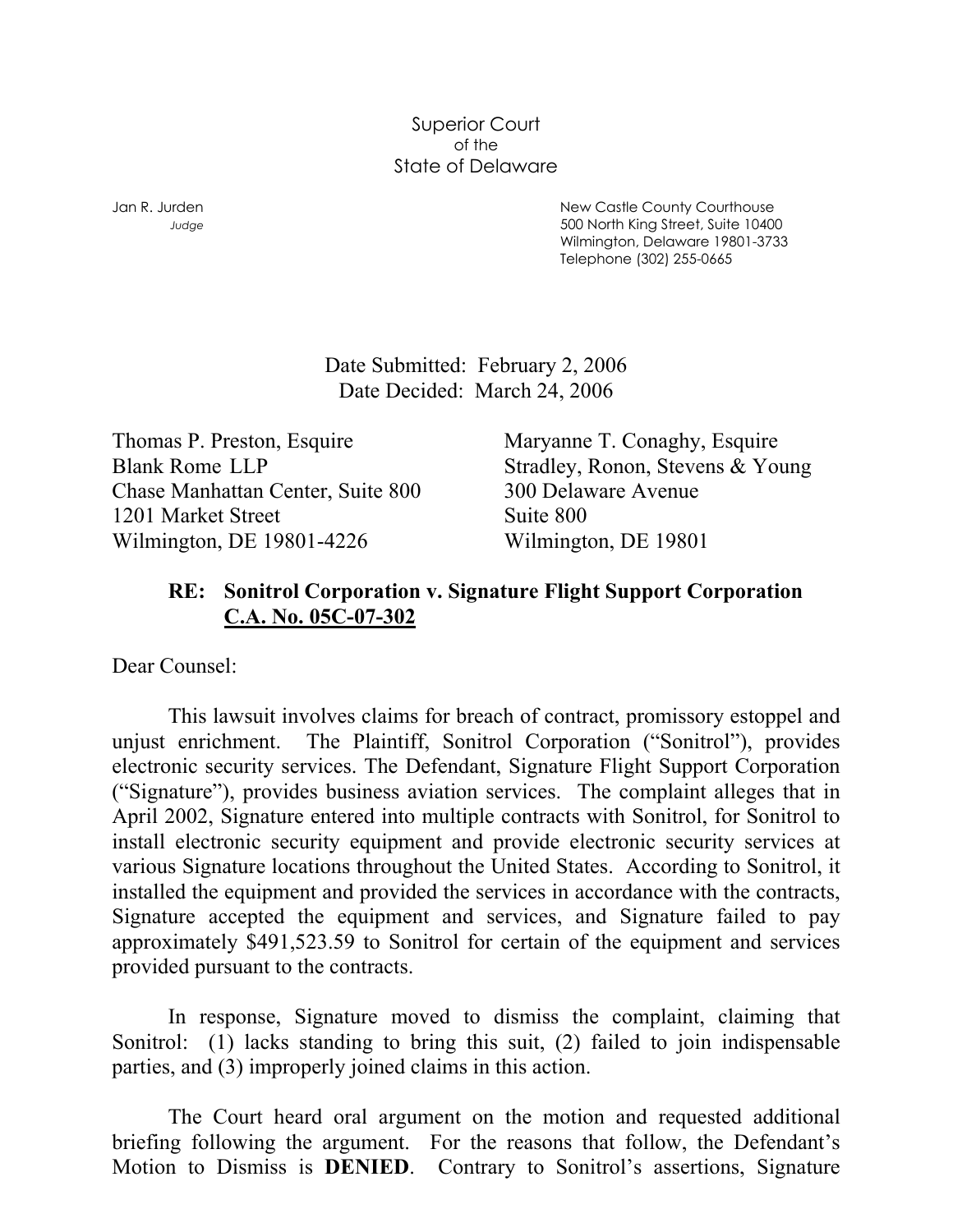alleges that this lawsuit "involves multiple, independent disputes between Signature and at least eleven (11) separate operating entities, known as Sonitrol Independent Franchised Dealers (the "Dealers")."<sup>a</sup> Signature further alleges that the basis of any claims by the Dealers "are factually distinct, do not arise out of the same 'transaction or occurrence,' and are not otherwise related."<sup>[b](#page-1-1)</sup> In support of Signature's argument that Sonitrol lacks standing, Signature alleges: (1) Sonitrol is not a party to any of the Signature-Dealer contracts, (2) "nowhere in the Signature-Dealer contracts does it state or infer that Sonitrol is an intended beneficiary of the contracts," and (3) the express language of each contract disclaims a parent-subsidiary or principal-agent relationship between Sonitrol and the Dealers.<sup>[c](#page-1-2)</sup> While Sonitrol admits that the "disputes arise from separate but related, contracts," it alleges that all the contracts relate to the same transaction or occurrence because all the disputes relate to Sonitrol's (not any Dealers') installation of closed circuit television surveillance equipment at Signature facilities across the Unite[d](#page-1-3) States. $d$ 

 In opposition to the Motion to Dismiss, Sonitrol submitted an Affidavit from Thomas C. Breslin, Senior Vice-President and Chief Financial Officer of Sonitrol, which provides factual allegations, not set forth in the complaint, supporting Sonitrol's claims. Signature objects to Sonitrol's submission of this Affidavit, arguing that a plaintiff may not "unilaterally" modify the existing record on a Motion to Dismiss. Had the factual allegations in the Breslin Affidavit been included in the complaint, the complaint would survive Signature's attempt to dismiss it based on Sonitrol's lack of standing. Consequently, rather than dismissing the complaint on this ground and permitting Sonitrol to amend to incorporate the allegations set forth in the Breslin Affidavit, in the interest of judicial economy and because the Court prefers to decide claims on their merit and not proc[e](#page-1-4)duraltechnicalities, $e^e$  the Court will consider the Affidavit.<sup>f</sup> Considering all well-pleaded facts in the Complaint and the Breslin Affidavit and accepting

<span id="page-1-0"></span><sup>&</sup>lt;sup>a</sup> Mot. to Dismiss at  $\P$  1.

<span id="page-1-1"></span> $\rm^b$  Id. at ¶ 3.

<span id="page-1-2"></span> $\textdegree$  Mot. to Dismiss at  $\P$  7 (emphasis added).

<span id="page-1-3"></span> $d$  Resp. to Mot. to Dismiss at  $\P$ [2, 3.

<span id="page-1-4"></span><sup>e</sup> *Cf*. *Superwire.com, Inc. v. Hampton*, 805 A.2d 904, 908 (Del. Ch. 2002) (stating in the context of motions made pursuant to the analogous Ct. Ch. R. 12(b)(6) and 56 that "the interests of judicial economy dictate that, '[t]he form of the pleadings should not place a limitation upon the court's ability to do justice.") (citing *Bank of Delaware v. Claymont Fire Co. No. 1*, 528 A.2d 1196, 1199 (Del. 1987)); *see also Criswell v. McFadden*, 2006 WL 435717 at \*4 (D. Del. 2006) (explaining with regard to Delaware's Savings Statute that it is "'*liberally construed* to enable controversies to be decided upon the merits of a dispute rather than upon procedural technicalities.'"), *citing Howmet Corp. v. City of Wilmington*, 285 A.2d 423, 427 (Del. Super. Ct. 1971).

<span id="page-1-5"></span><sup>&</sup>lt;sup>f</sup> So the Court's consideration of the Plaintiff Sonitrol's Affidavit does not to preclude submission of any future dispositive motions in this case, the Court continues to treat the present Motion to Dismiss as subject to Super. Ct. Civ. R. 12, and not as a motion for summary judgment under Super. Ct. Civ. R. 56.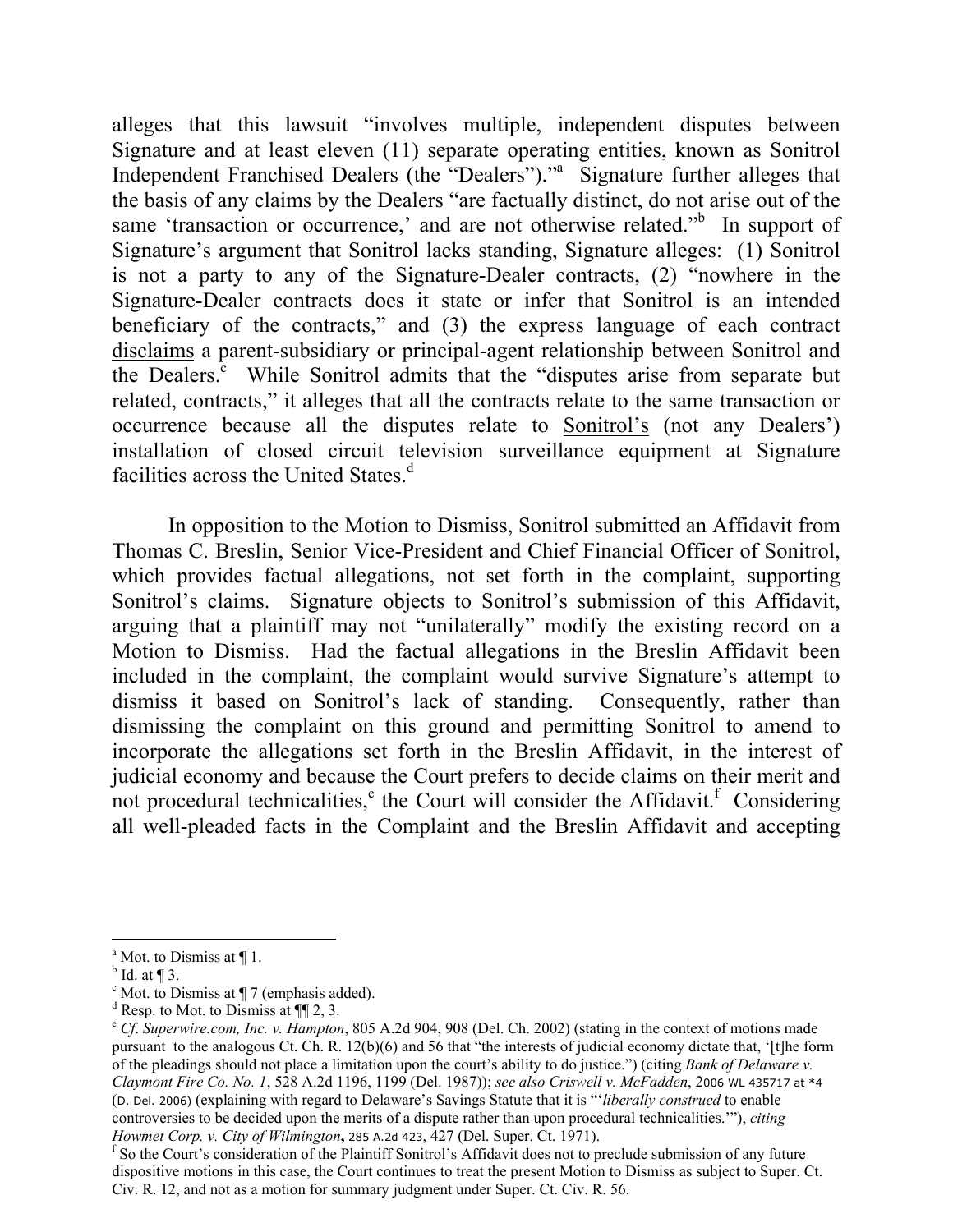them as true,<sup>[g](#page-2-0)</sup> the Court finds Sonitrol has standing to prosecute this action and thus denies the Motion to Dismiss on this ground.

 With regard to Signature's argument that the Dealers are indispensable parties but cannot be properly joined in this action, the Court disagrees. The complaint alleges that it was Sonitrol, and not the various Dealers, who provided the equipment and performed the installation. $<sup>h</sup>$  While the language in the written</sup> contracts and the lack of certain signatures on nine (9) of the eleven (11) contracts raise questions about the validity of certain of Sonitrol's claims, the Court cannot properly decided those issues on a Motion to Dismiss.

 Last, with regard to Signature's argument that Sonitrol violated the Superior Court rules by joining all these claims in one action, the Court disagrees. The claims share material facts and arise out of the same transaction and occurrence – Sonitrol's provision of security equipment and services to Signature at various Signature locations throughout the United States. The Court does not agree with Signature that it will be prejudiced by having to defend these claims in one action. To the contrary, it will promote judicial economy and probably save the parties time and expense to adjudicate the claims in one forum and one trial.

 $\overline{\phantom{a}}$ 

<span id="page-2-0"></span> $<sup>g</sup>$  In pertinent part, Super. Ct. Civ. R. 12(b) states: [e]very defense, in law or fact, to a claim for relief in any</sup> pleading, whether a claim, counterclaim, cross-claim, or third-party claim, shall be asserted in the responsive pleading thereto if one is required, except that the following defenses may at the option of the pleader be made by motion: (1) Lack of jurisdiction over the subject matter, … (7) failure to join a party under Rule 19." When considering motions to dismiss under Rule 12(b)(6), the Court considers "all well-pleaded facts in the complaint and accepts them as true." *Nye v. Univ. of Delaware*, 2003 WL 22176412, at \*3 (Del. Super. 2003), *citing Crowhorn v. Nationwide Mut. Ins*[., 2001 WL 695542, at \\*2 \(Del. Super.\)](http://web2.westlaw.com/find/default.wl?rs=WLW6.03&serialnum=2001534953&tf=-1&db=999&tc=-1&fn=_top&referenceposition=398&mt=Delaware&vr=2.0&sv=Split&referencepositiontype=S&rp=%2ffind%2fdefault.wl&findtype=Y). To that end, the Court must draw "all reasonable inferences in favor of the non-movant." *Nye*, at \*3, *citing [Rinaldi v. Iomega Corp.,](http://web2.westlaw.com/find/default.wl?rs=WLW6.03&serialnum=2000051898&tf=-1&db=999&tc=-1&fn=_top&referenceposition=398&mt=Delaware&vr=2.0&sv=Split&referencepositiontype=S&rp=%2ffind%2fdefault.wl&findtype=Y)* 1999 WL 1442014, [at \\*2 \(Del. Super.\)](http://web2.westlaw.com/find/default.wl?rs=WLW6.03&serialnum=2000051898&tf=-1&db=999&tc=-1&fn=_top&referenceposition=398&mt=Delaware&vr=2.0&sv=Split&referencepositiontype=S&rp=%2ffind%2fdefault.wl&findtype=Y). Finally, "[w]hen evaluating the sufficiency of plaintiff's complaint the Court must determine 'whether [the] plaintiff may recover under any reasonably conceivable set of circumstances susceptible of proof under the complaint." *Nye*, at  $*3$ , *citing [Crowhorn](http://web2.westlaw.com/find/default.wl?rs=WLW6.03&serialnum=2001534953&tf=-1&db=999&tc=-1&fn=_top&referenceposition=398&mt=Delaware&vr=2.0&sv=Split&referencepositiontype=S&rp=%2ffind%2fdefault.wl&findtype=Y)*, at  $*2$ . As to motions filed under Super. Ct. Civ. R. 12(b)(1), this Court "is a court of general common-law jurisdiction; however, as to matters embraced within a statute, it exercises jurisdiction, special, limited, and summary and not according to the course of common law." *Smith v. Dep't of Pub. Safety*, 1999 WL 1225250, at \*5 (Del. Super. 1999), *citing [Stidham v. Brooks](http://web2.westlaw.com/find/default.wl?rs=WLW6.03&serialnum=1939116141&tf=-1&db=162&tc=-1&fn=_top&referenceposition=685&mt=Delaware&vr=2.0&sv=Split&referencepositiontype=S&rp=%2ffind%2fdefault.wl&findtype=Y)*, 5 A.2d [522 \(Del. 1939\).](http://web2.westlaw.com/find/default.wl?rs=WLW6.03&serialnum=1939116141&tf=-1&db=162&tc=-1&fn=_top&referenceposition=685&mt=Delaware&vr=2.0&sv=Split&referencepositiontype=S&rp=%2ffind%2fdefault.wl&findtype=Y) It "will dismiss a case pursuant to … Ru[le 12\(b\)\(1\)](http://web2.westlaw.com/find/default.wl?rs=WLW6.03&tf=-1&docname=DERSUPCTRCPR12&db=1006349&tc=-1&fn=_top&referenceposition=685&mt=Delaware&vr=2.0&sv=Split&referencepositiontype=S&rp=%2ffind%2fdefault.wl&findtype=L) when it lacks jurisdiction over the subject matter of a plaintiff's complaint." *Id.* Similarly, pursuant to Super. Ct. Civ. R. 12(b)(7), the Court may dismiss a claim for failure to join a party under Super. Ct. Civ. R. 19, "which provides for the joinder of persons needed for just adjudication of the claims." *Perry v. Dover Fed. Credit Union*, 2004 WL 838840, at \*1 (Del. Super. 2004). Rule 19 permits dismissal of the claim "if the party not joined is indispensable to the case but cannot be made a party." *Id*. The factors for the Court to consider in making this determination, "as stated in Rule 19, include: [1] to what extent a judgment rendered in the person's absence might be prejudicial to the person or those already parties; [2] the extent to which, by protective provisions in the judgment, by the shaping of relief or other measures, the prejudice can be lessened or avoided; [3] whether a judgment rendered in the person's absence will be adequate; [4] whether the plaintiff will have an adequate remedy if the action is dismissed for nonjoinder." *Id*. at  $*1$ -2. Finally, "if the party is subject to service of process and the joinder will not deprive the Court of subject matter jurisdiction, the Court may order that the person be made a party." *Id.* at  $*2$ .

<span id="page-2-1"></span> $h$  Complaint ¶ 4, 5.